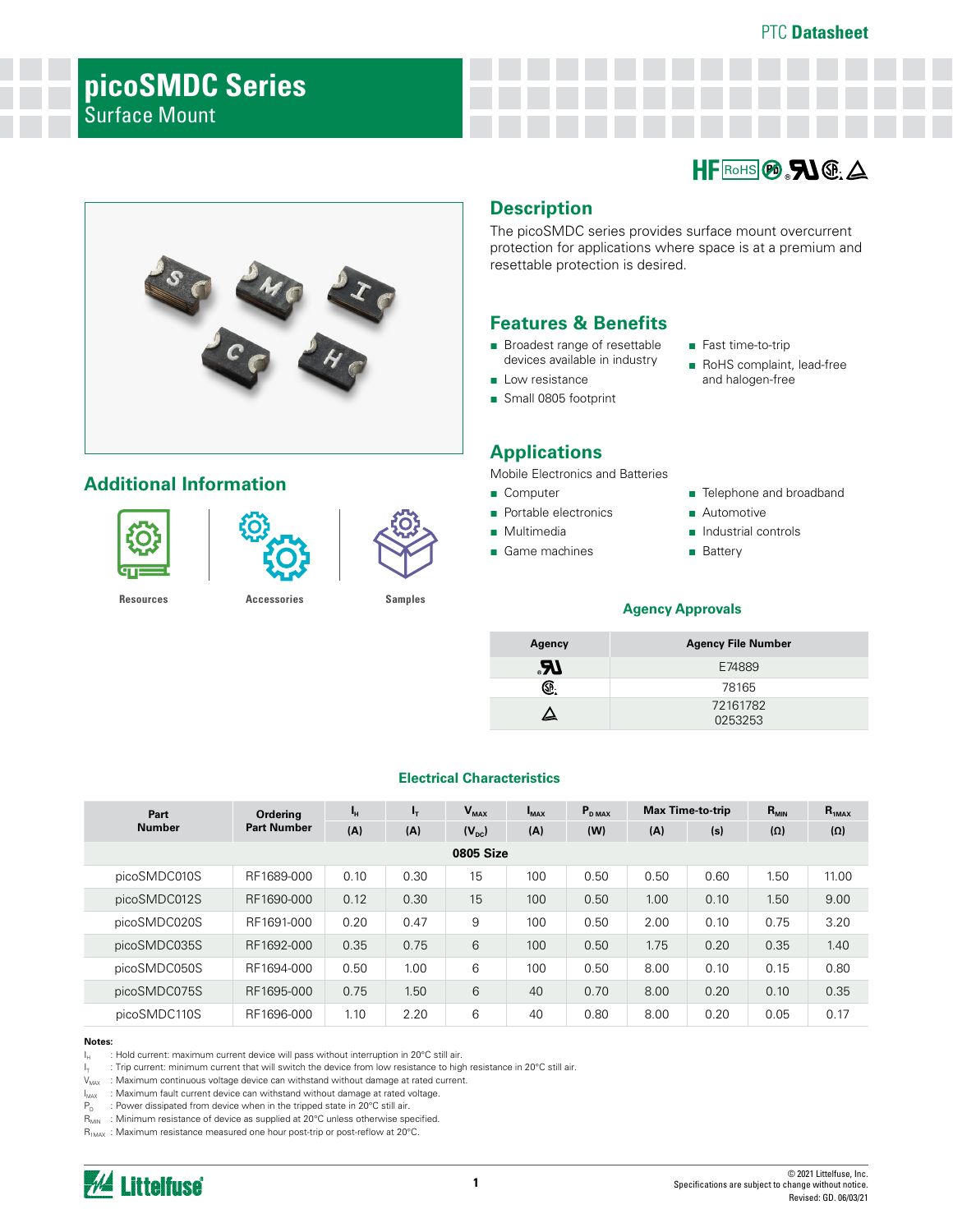#### **Temperature Rerating**

| <b>Maximum Ambient Temperature</b> |                  |                 |               |                |                |                |                |                |                |                |                |
|------------------------------------|------------------|-----------------|---------------|----------------|----------------|----------------|----------------|----------------|----------------|----------------|----------------|
| Part Number                        | $-40^{\circ}$ C  | $-20^{\circ}$ C | $0^{\circ}$ C | $20^{\circ}$ C | $25^{\circ}$ C | $40^{\circ}$ C | $50^{\circ}$ C | $60^{\circ}$ C | $70^{\circ}$ C | $80^{\circ}$ C | $85^{\circ}$ C |
| Hold Current (A)                   |                  |                 |               |                |                |                |                |                |                |                |                |
|                                    | <b>0805 Size</b> |                 |               |                |                |                |                |                |                |                |                |
| picoSMDC010S                       | 0.17             | 0.15            | 0.13          | 0.11           | 0.10           | 0.09           | 0.08           | 0.07           | 0.06           | 0.05           | 0.05           |
| picoSMDC012S                       | 0.20             | 0.17            | 0.15          | 0.13           | 0.12           | 0.10           | 0.09           | 0.08           | 0.07           | 0.06           | 0.05           |
| picoSMDC020S                       | 0.30             | 0.27            | 0.24          | 0.21           | 0.20           | 0.18           | 0.16           | 0.15           | 0.13           | 0.12           | 0.11           |
| picoSMDC035S                       | 0.55             | 0.49            | 0.44          | 0.37           | 0.35           | 0.31           | 0.28           | 0.26           | 0.23           | 0.20           | 0.18           |
| picoSMDC050S                       | 0.70             | 0.62            | 0.55          | 0.55           | 0.50           | 0.43           | 0.38           | 0.33           | 0.30           | 0.28           | 0.26           |
| picoSMDC075S                       | 1.13             | 1.01            | 0.90          | 0.78           | 0.75           | 0.67           | 0.61           | 0.55           | 0.49           | 0.43           | 0.40           |
| picoSMDC110S                       | 1.64             | 1.47            | 1.30          | 1.14           | 1.10           | 0.97           | 0.89           | 0.80           | 0.72           | 0.64           | 0.59           |

#### **Temperature Rerating Curve**

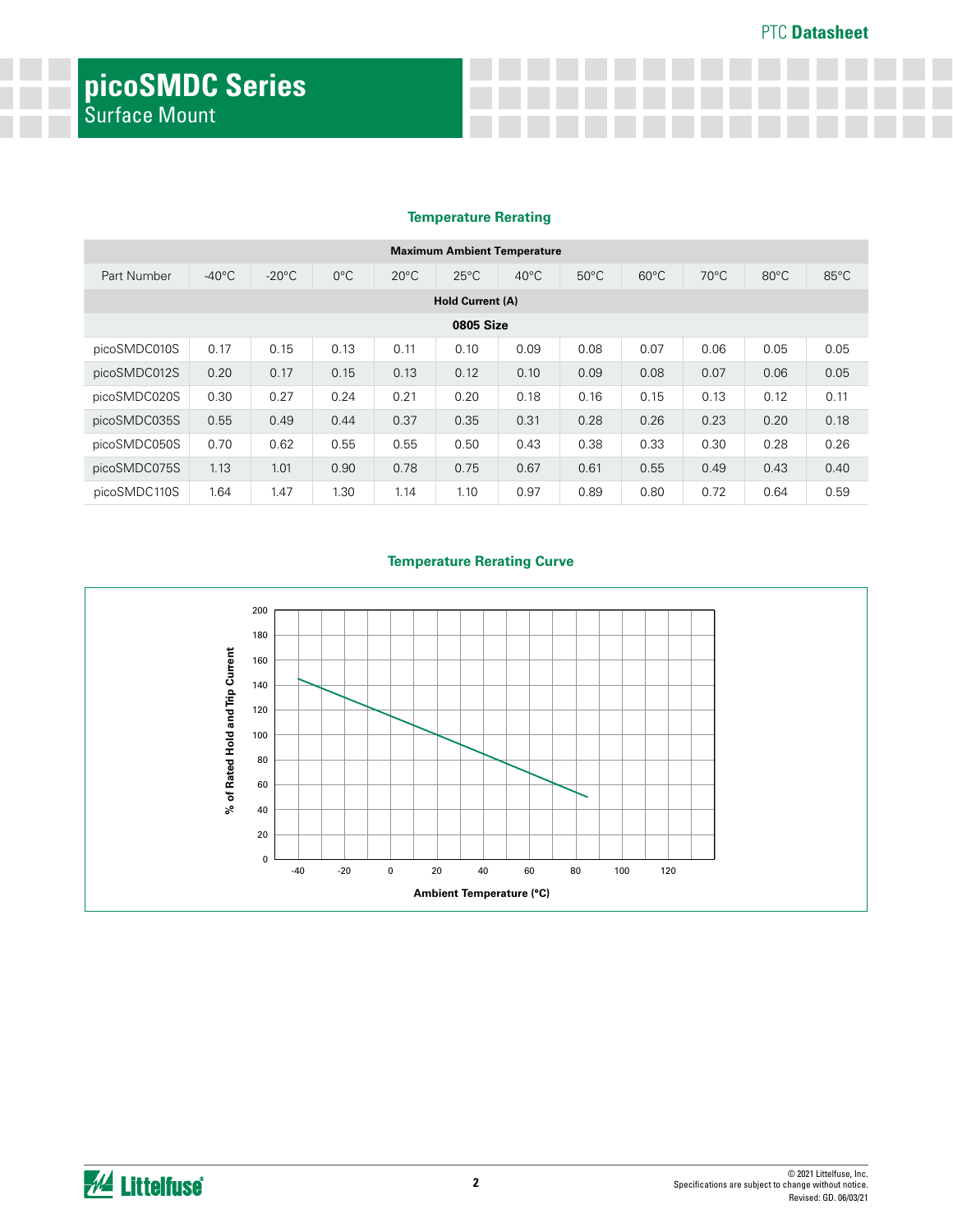PTC **Datasheet**





Note: The average time current curves and Temperature Rerating curve performance is affected by a number or variables, and these curves provided as guidance only. Customer must verify the performance in their application.

#### **Physical Specifications**

| <b>Terminal Pad Material</b>     | 100% Matte Tin with Nickel Underplate              |
|----------------------------------|----------------------------------------------------|
| <b>Soldering Characteristics</b> | ANSI/J-STD-002 Category 3                          |
| <b>Solder Heat Withstand</b>     | per IEC-STD 68-2-20, Test Tb, Section 5, Method 1a |
| <b>Flammability Resistance</b>   | per IEC 695-2-2 Needle Flame Test for 20 seconds   |

#### **Environmental Specifications**

| <b>Test</b>               | <b>Test Method</b>       | <b>Conditions</b>                                 | <b>Resistance Change</b>            |
|---------------------------|--------------------------|---------------------------------------------------|-------------------------------------|
| <b>Storage Life</b>       | PS300, Section 5.3.2     | 60°C, 1000 hrs<br>85°C, 1000 hrs                  | $\pm 3\%$ typ<br>$\pm 3\%$ typ      |
| <b>Humidity Aging</b>     | PS300, Section 5.3.1     | 85°C, 85% R.H., 100 hrs                           | $±1.2\%$ typ                        |
| <b>Thermal Shock</b>      | MIL-STD-202, Method 107G | 85°C, -40°C (20 Times)<br>125°C, -55°C (10 Times) | -33% typ<br>$-33\%$ typ             |
| <b>Vibration</b>          | MIL-STD-883C             | per MIL-STD-883C                                  | No Change                           |
| <b>Solvent Resistance</b> | PS300, Section 5.2.2     | Freon<br>Trichloroethane<br>Hydrocarbons          | No Change<br>No Change<br>No Change |
|                           |                          |                                                   |                                     |
| Mojsture Resistance Level | $P(A 1   STD-020)$       |                                                   |                                     |

| <b>Moisture Resistance Level</b> | Level 1, J-STD-020                                                                                                                                                             |
|----------------------------------|--------------------------------------------------------------------------------------------------------------------------------------------------------------------------------|
| <b>Storage Conditions</b>        | $40^{\circ}$ C max, 70% RH max; devices should remain in original sealed bags prior to use.<br>Devices may not meet specified values if these storage conditions are exceeded. |

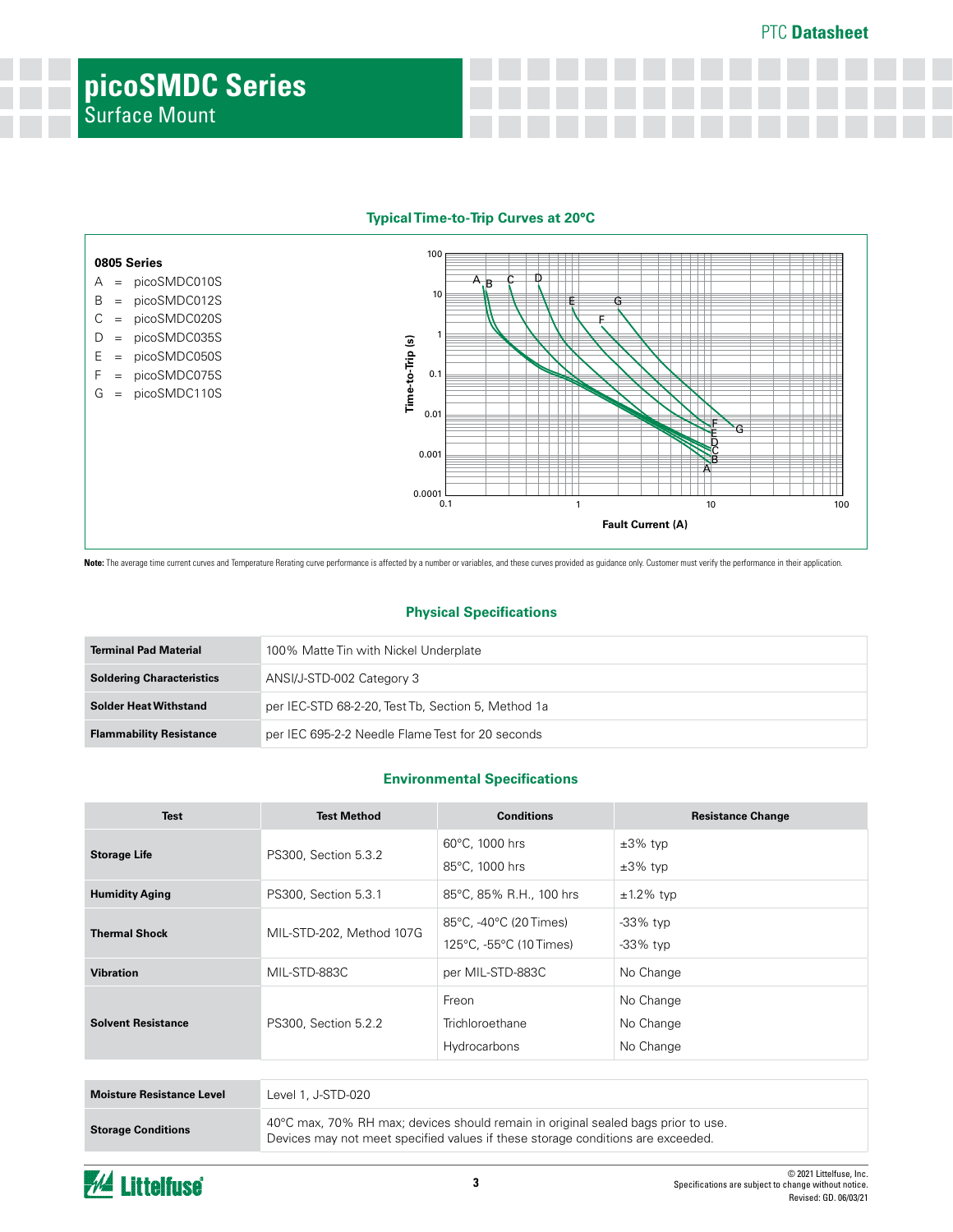#### **Dimension Figures**



#### **Dimensions**

|                    | Dimensions in Millimeters (Inches) |                 |                 |                 |                  |                 |                 |                 |                  |            |               |
|--------------------|------------------------------------|-----------------|-----------------|-----------------|------------------|-----------------|-----------------|-----------------|------------------|------------|---------------|
| <b>Part Number</b> |                                    | A               |                 | B               |                  | C               |                 | D               | E                |            | <b>Figure</b> |
|                    | <b>Min</b>                         | <b>Max</b>      | <b>Min</b>      | <b>Max</b>      | <b>Min</b>       | <b>Max</b>      | <b>Min</b>      | <b>Max</b>      | Min              | <b>Max</b> |               |
|                    |                                    |                 |                 |                 | <b>0805 Size</b> |                 |                 |                 |                  |            |               |
| picoSMDC010S       | 2.00<br>(0.079)                    | 2.20<br>(0.087) | 0.60<br>(0.023) | 1.00<br>(0.040) | 1.30<br>(0.051)  | 1.50<br>(0.059) | 0.25<br>(0.010) | 0.75<br>(0.030) | 0.076<br>(0.003) |            |               |
| picoSMDC012S       | 2.00<br>(0.079)                    | 2.20<br>(0.087) | 0.44<br>(0.017) | 0.68<br>(0.027) | 1.30<br>(0.051)  | 1.50<br>(0.059) | 0.25<br>(0.010) | 0.75<br>(0.030) | 0.076<br>(0.003) |            |               |
| picoSMDC020S       | 2.00<br>(0.079)                    | 2.20<br>(0.087) | 0.44<br>(0.017) | 0.68<br>(0.027) | 1.30<br>(0.051)  | 1.50<br>(0.059) | 0.25<br>(0.010) | 0.75<br>(0.030) | 0.076<br>(0.003) |            |               |
| picoSMDC035S       | 2.00<br>(0.079)                    | 2.20<br>(0.087) | 0.44<br>(0.017) | 0.68<br>(0.027) | 1.30<br>(0.051)  | 1.50<br>(0.059) | 0.25<br>(0.010) | 0.75<br>(0.030) | 0.076<br>(0.003) |            | 1             |
| picoSMDC050S       | 2.00<br>(0.079)                    | 2.20<br>(0.087) | 0.63<br>(0.025) | 0.93<br>(0.036) | 1.30<br>(0.051)  | 1.50<br>(0.059) | 0.25<br>(0.010) | 0.75<br>(0.030) | 0.076<br>(0.003) |            |               |
| picoSMDC075S       | 2.00<br>(0.079)                    | 2.20<br>(0.087) | 0.63<br>(0.025) | 0.93<br>(0.036) | 1.30<br>(0.051)  | 1.50<br>(0.059) | 0.25<br>(0.010) | 0.75<br>(0.030) | 0.076<br>(0.003) |            |               |
| picoSMDC110S       | 2.00<br>(0.079)                    | 2.20<br>(0.087) | 0.80<br>(0.031) | 1.20<br>(0.047) | 1.30<br>(0.051)  | 1.50<br>(0.059) | 0.25<br>(0.010) | 0.75<br>(0.030) | 0.076<br>(0.003) |            |               |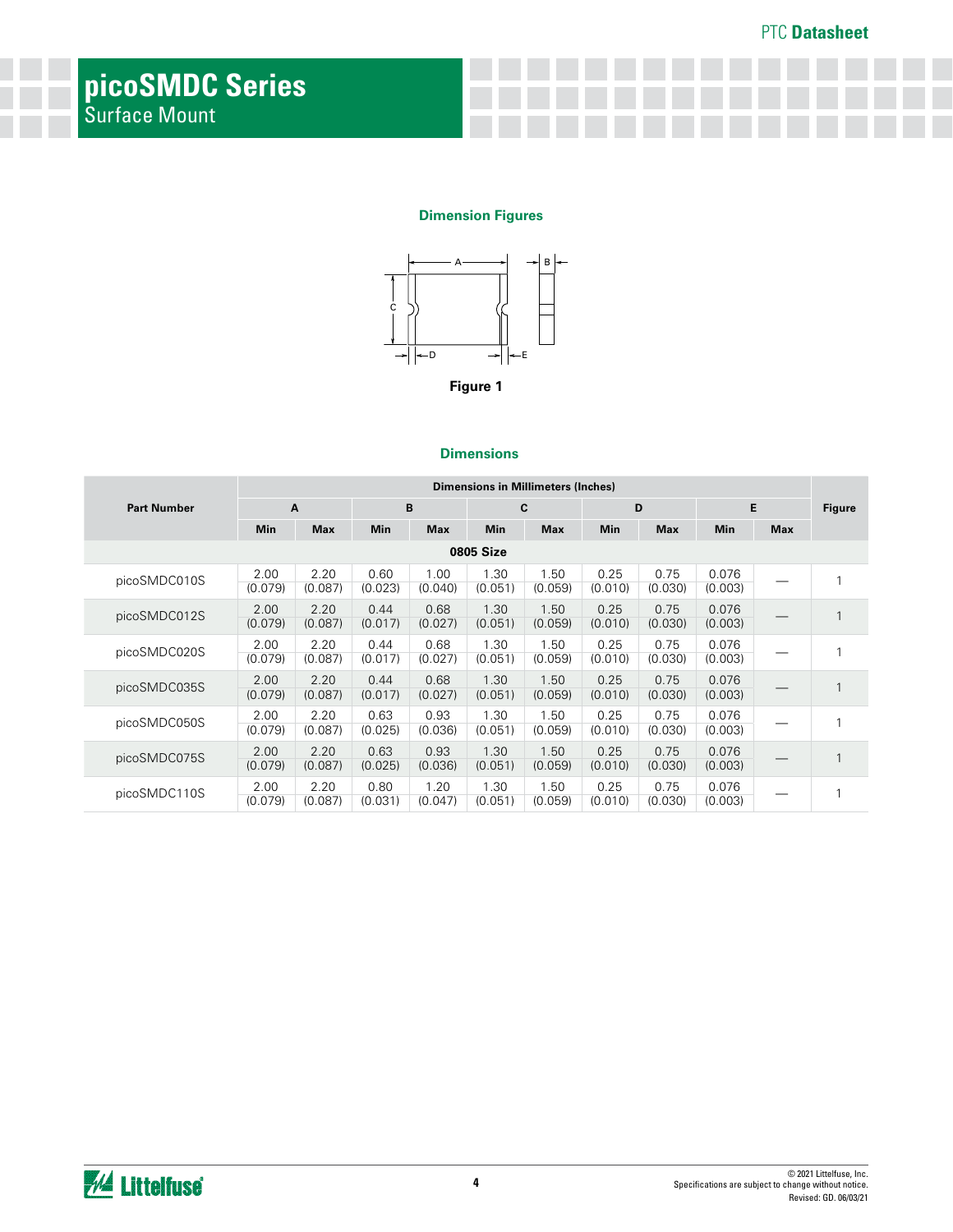#### **Recommended Pad Layout**



#### **Packaging and Marking Information**

| Part          | <b>Tape and Reel</b> | <b>Standard</b> | Part<br><b>Marking</b> | <b>Recommended Pad Layout Figures</b> | Agency                      |                      |              |
|---------------|----------------------|-----------------|------------------------|---------------------------------------|-----------------------------|----------------------|--------------|
| <b>Number</b> | <b>Quantity</b>      | Package         |                        | <b>Dimension A</b><br>(Nom)           | <b>Dimension B</b><br>(Nom) | Dimension C<br>(Nom) | Recognition  |
|               |                      |                 |                        | 0805 Size                             |                             |                      |              |
| picoSMDC010S  | 3,000                | 15,000          | C                      | 1.50 (0.060)                          | 1.00 (0.039)                | 1.20 (0.047)         | UL. CSA. TÜV |
| picoSMDC012S  | 4,000                | 20,000          | F                      | 1.50(0.060)                           | 1.00(0.039)                 | 1.20(0.047)          | UL, CSA, TÜV |
| picoSMDC020S  | 4,000                | 20,000          | H                      | 1.50 (0.060)                          | 1.00 (0.039)                | 1.20 (0.047)         | UL, CSA, TÜV |
| picoSMDC035S  | 4,000                | 20,000          |                        | 1.50 (0.060)                          | 1.00 (0.039)                | 1.20(0.047)          | UL. CSA. TÜV |
| picoSMDC050S  | 3,000                | 15,000          | K                      | 1.50 (0.060)                          | 1.00 (0.039)                | 1.20 (0.047)         | UL, CSA, TÜV |
| picoSMDC075S  | 3,000                | 15,000          | M                      | 1.50 (0.060)                          | 1.00 (0.039)                | 1.20(0.047)          | UL. CSA. TUV |
| picoSMDC110S  | 3,000                | 15,000          | S                      | 1.50 (0.060)                          | 1.00 (0.039)                | 1.20(0.047)          | UL.TÜV       |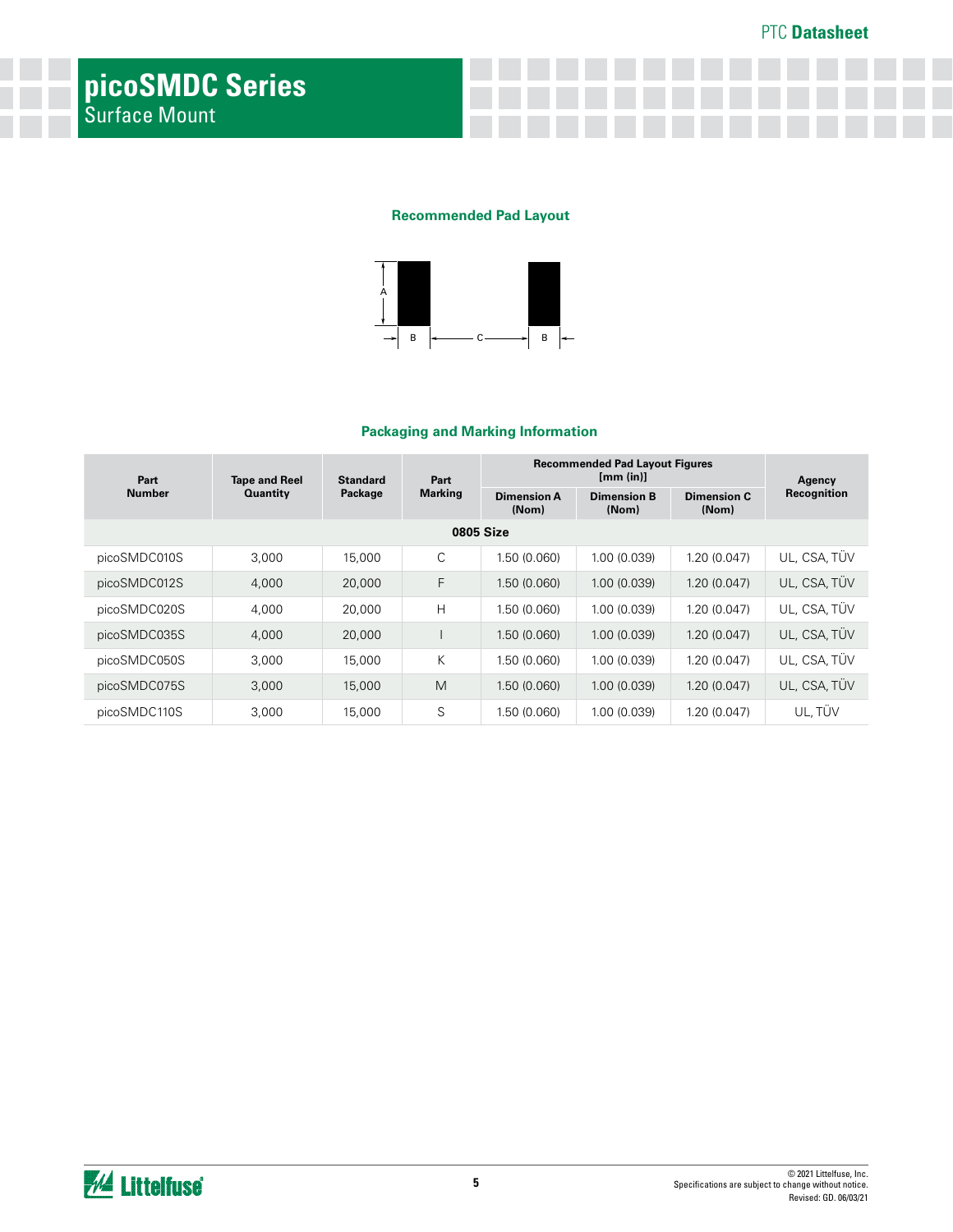#### PTC **Datasheet**

|  |  |  | <b>Solder Reflow Recommendations</b> |
|--|--|--|--------------------------------------|
|--|--|--|--------------------------------------|

| <b>Profile Feature</b>                           | Pb-Free Assembly |
|--------------------------------------------------|------------------|
| Average ramp up rate $(Ts_{\text{max}}$ to Tp)   | 3°C/s max        |
| Preheat                                          |                  |
| • Temperature min (Ts <sub>MIN</sub> )           | $150^{\circ}$ C  |
| • Temperature max $(Ts_{\text{max}})$            | $200^{\circ}$ C  |
| • Time (ts <sub>MIN</sub> to ts <sub>MAX</sub> ) | $60-120$ s       |
| Time maintained above:                           |                  |
| • Temperature $(T_1)$                            | $217^{\circ}$ C  |
| • Time $(ti)$                                    | $60 - 150$ s     |
| Peak/Classification temperature (Tp)             | $260^{\circ}$ C  |
| Time within 5°C of actual peak temperature       |                  |
| Time (tp)                                        | $30 s$ max       |
| Ramp down rate                                   | 3°C/s max        |
| Time 25°C to peak temperature                    | 8 min max        |



**Note:** All temperatures refer to topside of the package, measured on the package body surface.

#### **Solder Reflow**

- Recommended reflow method: IR, hot air, nitrogen.
- Recommended maximum paste thickness: 0.25mm (0.010in)
- Devices can be cleaned using standard methods and aqueous solvents.
- Experience has shown the optimum conditions for forming acceptable solder fillets occur when a reasonable amount of solder paste is placed underneath each device's termination. As such, we request that customers comply with our recommended solder pad layouts.
- Customer should validate that the solder paste amount and reflow recommendations meet its application.
- We request that customer board layouts refrain from placing raised features (e.g. vias, nomenclature, traces, etc.) underneath PolySwitch devices. It is possible that raised features could negatively impact solderability performance of our devices.

#### **Rework**

■ Standard industry practices. (Please also avoid direct contact to the device.)

#### **Part Ordering Number System**



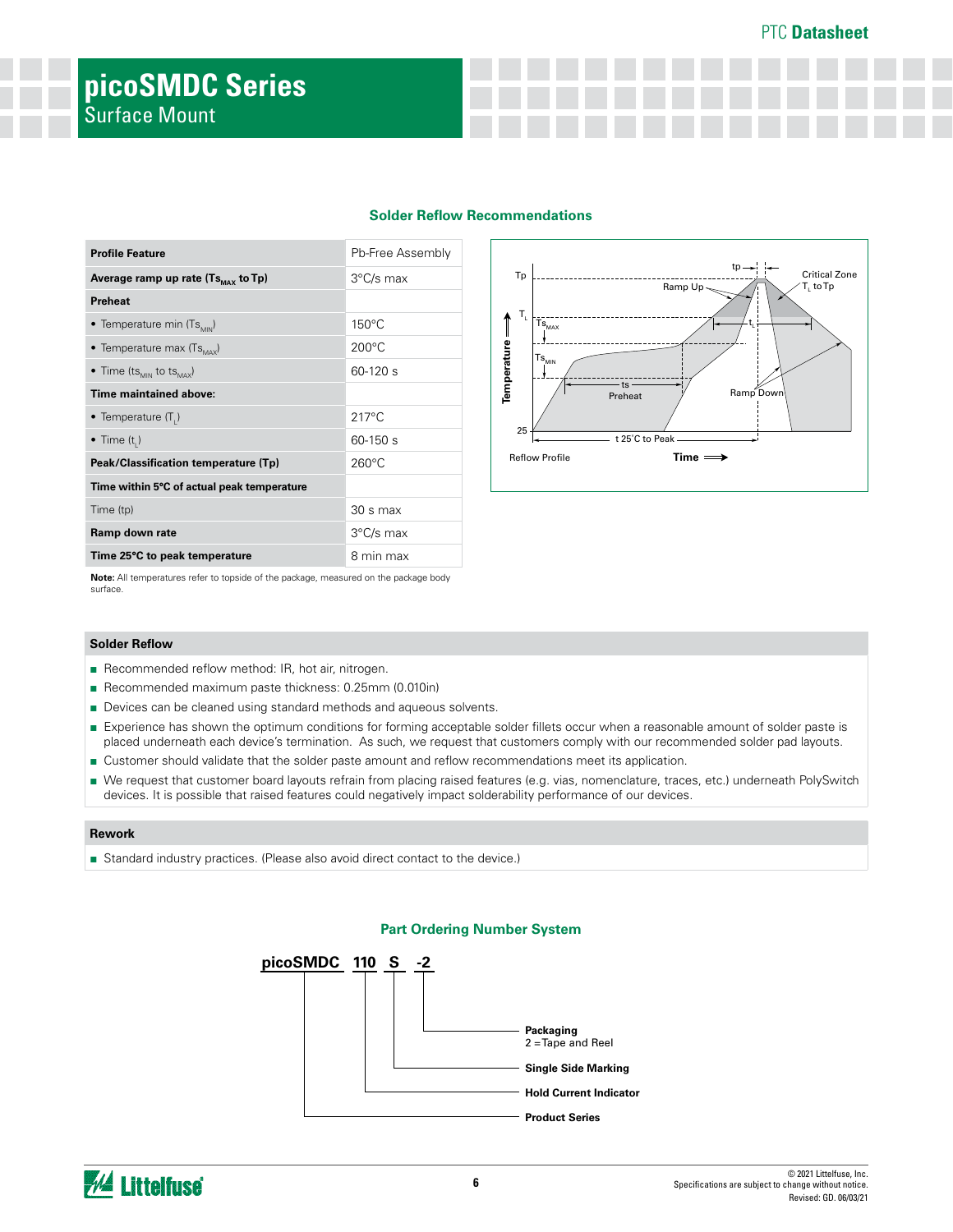#### **Tape and Reel Specifications**

|                    | picoSMDC<br>EIA 481-1 (mm)                   |                                              |                 |  |  |  |  |
|--------------------|----------------------------------------------|----------------------------------------------|-----------------|--|--|--|--|
| <b>Description</b> | picoSMDC012S<br>picoSMDC020S<br>picoSMDC035S | picoSMDC010S<br>picoSMDC050S<br>picoSMDC075S | picoSMDC110S    |  |  |  |  |
| W                  | $8.0 \pm 0.30$                               | $8.0 \pm 0.30$                               | $8.0 \pm 0.30$  |  |  |  |  |
| P <sub>0</sub>     | $4.0 \pm 0.10$                               | $4.0\pm0.10$                                 | $4.0 \pm 0.10$  |  |  |  |  |
| $P_1$              | $4.0 \pm 0.10$                               | $4.0 \pm 0.10$                               | $4.0 \pm 0.10$  |  |  |  |  |
| ${\bf P}_2$        | $2.0 \pm 0.10$                               | $2.0 \pm 0.05$                               | $2.0 \pm 0.05$  |  |  |  |  |
| $A_0$              | $1.70 \pm 0.10$                              | $1.70 \pm 0.10$                              | $1.70 \pm 0.10$ |  |  |  |  |
| B <sub>0</sub>     | $2.45 \pm 0.10$                              | $2.45 \pm 0.10$                              | $2.45 \pm 0.10$ |  |  |  |  |
| $B_1$ max          | 4.35                                         | 4.35                                         | 4.35            |  |  |  |  |
| $D_{0}$            | $1.55 \pm 0.05$                              | $1.55 \pm 0.05$                              | $1.55 \pm 0.05$ |  |  |  |  |
| F                  | $3.50 \pm 0.05$                              | $3.50\pm0.05$                                | $3.50\pm0.05$   |  |  |  |  |
| $E_1$              | $1.75 \pm 0.10$                              | $1.75 \pm 0.10$                              | $1.75 \pm 0.10$ |  |  |  |  |
| $E_2$ min          | 6.25                                         | 6.25                                         | 6.25            |  |  |  |  |
| T max              | 0.3                                          | 0.3                                          | 0.3             |  |  |  |  |
| $T_1$ max          | 0.1                                          | 0.1                                          | 0.1             |  |  |  |  |
| $K_{0}$            | $0.86 \pm 0.1$                               | $1.12 \pm 0.1$                               | $1.35 \pm 0.1$  |  |  |  |  |
| A max              | 185                                          | 185                                          | 185             |  |  |  |  |
| N min              | 50                                           | 50                                           | 50              |  |  |  |  |
| $W_1$              | $8.4 + 1.5/-00$                              | $8.4 + 1.5/-00$                              | $8.4 + 1.5/-00$ |  |  |  |  |
| $W_2$ max          | 14.4                                         | 14.4                                         | 14.4            |  |  |  |  |